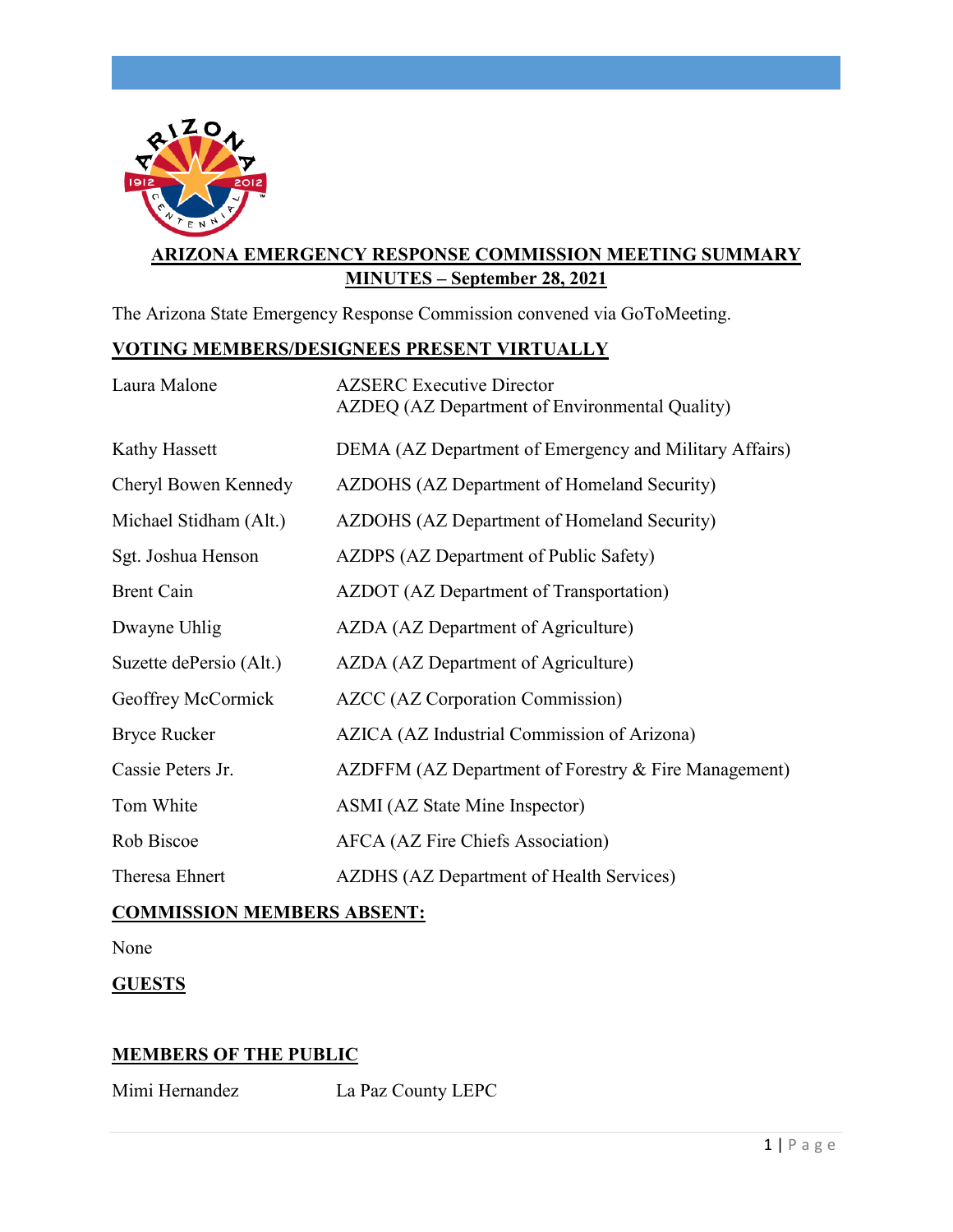| <b>Curt Bagby</b>      | La Paz County LEPC                                                                                                     |
|------------------------|------------------------------------------------------------------------------------------------------------------------|
| Frank Granados         | Santa Cruz County LEPC                                                                                                 |
| Tony Badilla           | Yuma County LEPC                                                                                                       |
| Stephanie Booher       | Yuma County LEPC                                                                                                       |
| Mike Erfert            | Yuma County LEPC                                                                                                       |
| <b>Russell Hartley</b> | Yuma County LEPC                                                                                                       |
| Joshua Yungvirt        | Maricopa County LEPC                                                                                                   |
| Wade Brannon           | Pinal County LEPC                                                                                                      |
| Eddie Rodriguez        | Pinal County LEPC                                                                                                      |
| Robert Church          | Coconino County LEPC                                                                                                   |
| Sam Beckett            | Coconino County LEPC                                                                                                   |
| Ron Sauntman           | Yavapai County LEPC                                                                                                    |
| Tammi-Jo Wilkins       | <b>Cochise County LEPC</b>                                                                                             |
| Gary Robinson          | Gila County LEPC                                                                                                       |
| Paul Kramkowski        | Pima County LEPC                                                                                                       |
| Jason Payne            | Heber-Overgaard Fire                                                                                                   |
| Catrina Jenkins        | Navajo County LEPC                                                                                                     |
| <b>STAFF PRESENT</b>   |                                                                                                                        |
| Arcangel Barragan      | ADEQ-ERU (AZ Department of Environmental Quality Emergency<br>Response Unit) - Presenter                               |
| Michele Martinez       | ADEQ-ERU (AZ Department of Environmental Quality Emergency<br>Response Unit) - Presenter                               |
| Chris Nutter           | ADEQ-ERU (AZ Department of Environmental Quality Emergency                                                             |
| Dave Varela            | Response Unit) – Presenter<br>ADEQ-ERU (AZ Department of Environmental Quality Emergency<br>Response Unit) – Presenter |

Presenter

Jamie Hernandez ADEQ (AZ Department of Environmental Quality) Mannie Bowler ADEQ (AZ Department of Environmental Quality)<br>Melissa Hayes ADEQ (AZ Department of Environmental Quality) ADEQ (AZ Department of Environmental Quality) Roxanne Linsley ADEQ (AZ Department of Environmental Quality)<br>Morgan O'Conner ADEQ (AZ Department of Environmental Qu ADEQ (AZ Department of Environmental Quality) -

1. A quorum is established. Ms. Malone noted a quorum of voting members participating virtually with twelve members present and none absent.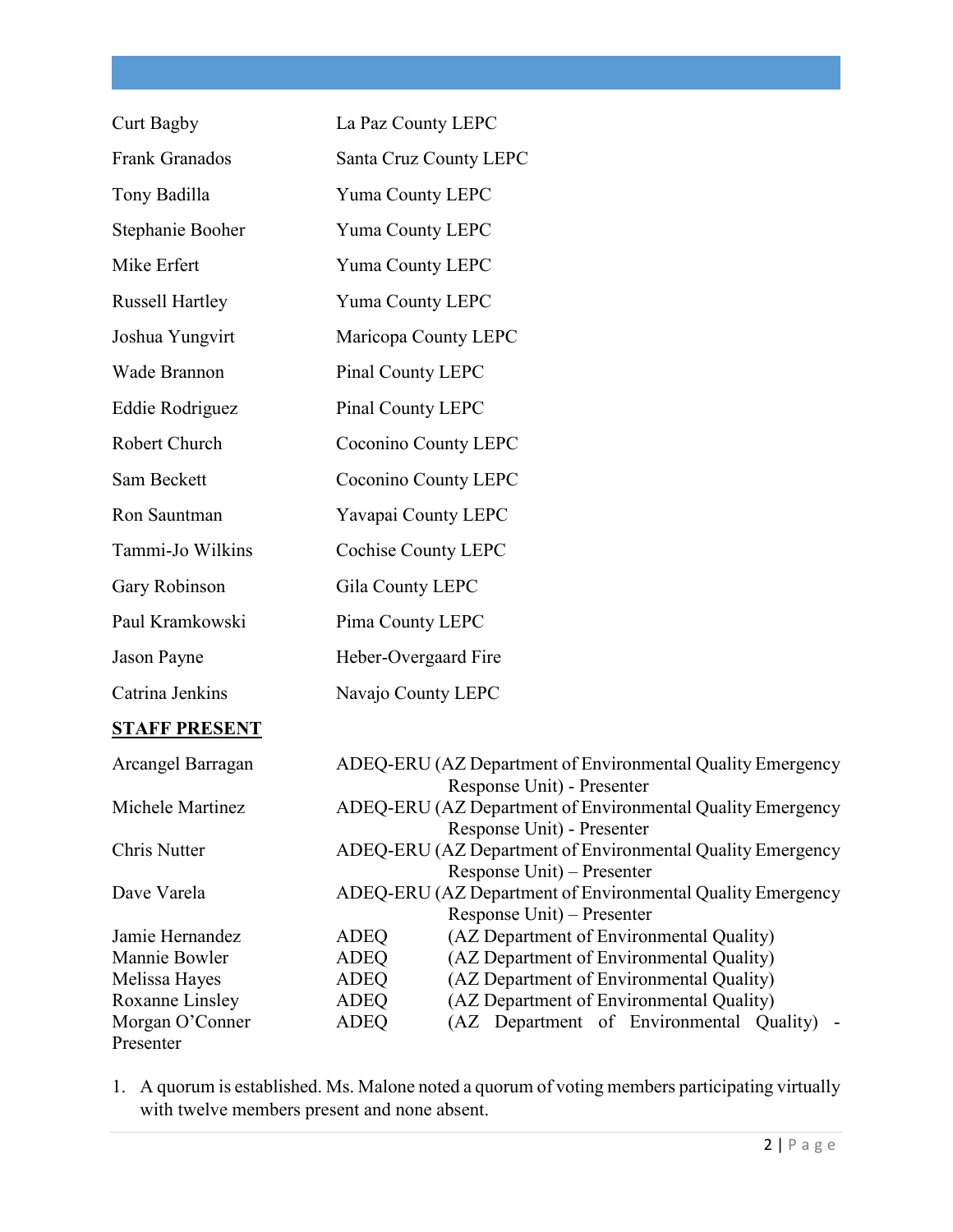- 2. Ms. Laura Malone, Executive Director of the Commission, called the meeting to order at 2:05 p.m.
- 3. Welcome and Introductions/Review of Minutes

Ms. Malone welcomed members and attendees.

Ms. Malone went over virtual housekeeping for attendees.

Ms. Malone requested Commissioners review the May 25, 2021 minutes and then called for a motion to accept the minutes.

Cheryl Kennedy asked that her name be corrected to Cheryl Bowen Kennedy.

Geoffrey McCormick offered the motion with the recommended change that was seconded by Brent Cain.

The motion carried 12/0/0 absent.

Ms. Malone welcomed and introduced the new AZSERC Members, Kathy Hassett, Training Manager, MA Emergency Management Division with the Department of Emergency & Military Affairs (DEMA); Sgt. Joshua Henson, Hazardous Materials Response Unit with the Arizona Department of Public Safety (DPS); Michael Stidham, Critical Infrastructure Coordinator with the Department of Homeland Security (AZDOHS); and Don Herrington, Interim Director with the Department of Health Services (AZDHS).

Ms. Malone acknowledged the changes in representation for SERC members. She thanked Matt Heckard (DEMA), Gilbert Orrantia (AZDOHS), James Ashley (AZICA), Joe Heart and Laurie Swartzbaugh (ASMI); and Dr. Cara Christ (AZDHS) for their commitment and service to the SERC and to the community.

#### **4. Executive Session**

None

### **5. ADEQ Community Liaison Presentation**

Morgan O'Conner presented on the ADEQ Community Liaison & Resources. Each of the team members were introduced and gave a brief overview of their capabilities.

### **6. High-Hazard Flammable Trains (HHFTs)**

**a.** HHFT (HMEP) Report Update - Ms. Malone informed the Commission that an amended report was submitted to PHMSA in response to HHFT information sharing to reflect the SERCs HHFT process is no longer in the planning stages. The established process has been implemented and successfully carried out.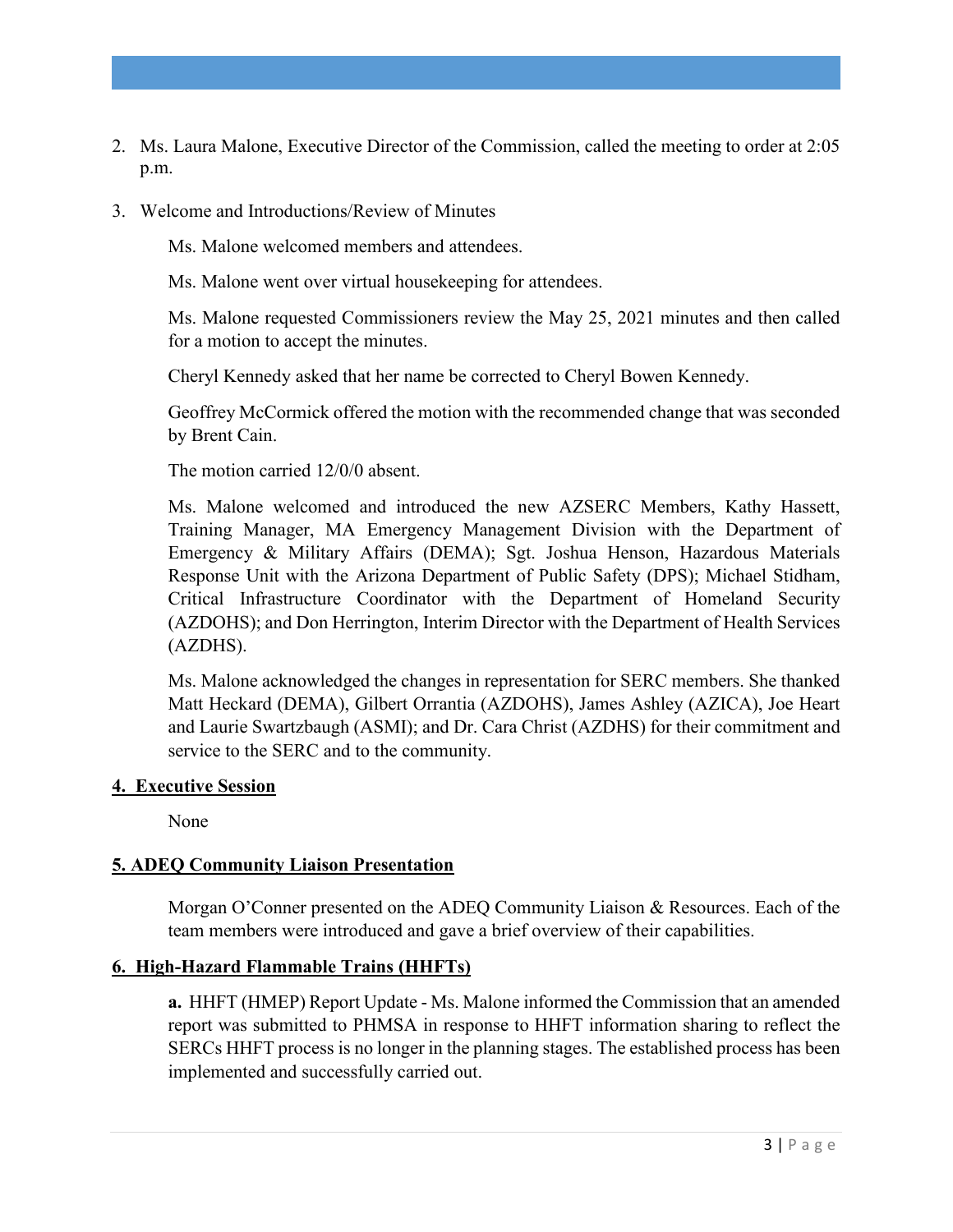**b.** Dissemination of HHFT Information Update - Ms. Malone informed the Commission as of September 24, 2021 all previous HHFT reports have been disseminated to those counties who were affected. As of September 16, 2021, the most recent report was disseminated.

**c.** HHFT Process – Michele Martinez provided an overview of the final HHFT Dissemination process. Ms. Malone thanked Commissioner McCormick for bringing the HHFT matter to the SERCs attention. Ms. Malone asked if the Commissioners had any questions regarding the process and then called for a motion to accept the process as presented.

Geoffrey McCormick offered the motion that was seconded by Laura Malone.

The motion carried 12/0/0 absent.

# **7. CALL TO SERC MEMBERS (ACTION ITEM RESULTS)**

- **A. Action Item 1 Result-** Ms. Malone informed the Commission that AZSERC staff completed dissemination of HHFT confidential information to LEPC Chairpersons and Fire Department Chiefs.
- **B. Action Item 2 Result –** Ms. Malone informed the Commission that AZSERC staff completed task of emailing Conflict of Interest Policy (ADEQ) and Conflict of Interest Forms to all AZSERC members. Completed task of collecting signed Conflict of Interest forms from AZSERC members, including all new members.

### **8. Local Emergency Planning Committees (LEPCs)**

a. Voting Membership Applications Ratification - Voting membership applications were presented to the Commission for ratification. Laura Malone called for a motion to ratify the membership applications as presented.

Brent Cain offered the motion that was seconded by Dwayne Uhlig.

The motion carried 12/0/0 absent.

- b. LEPC Compliance Michele Martinez presented the LEPC requirements for LEPC meeting requirements under A.R.S. §49-124 and LEPC Bylaws; and A.R.S. §49-125 requirements for conducting biennial exercises. Discussion held.
- c. Emergency Response Plans (pursuant to A.R.S. §49-125) Arcangel Barragan presented an overview of the emergency response plans that were submitted for review. He presented AZSERC staff's recommendations for approval of eleven of the fifteen plans that were submitted.

Ms. Malone called for a motion to accept the recommendations as presented. Discussion held.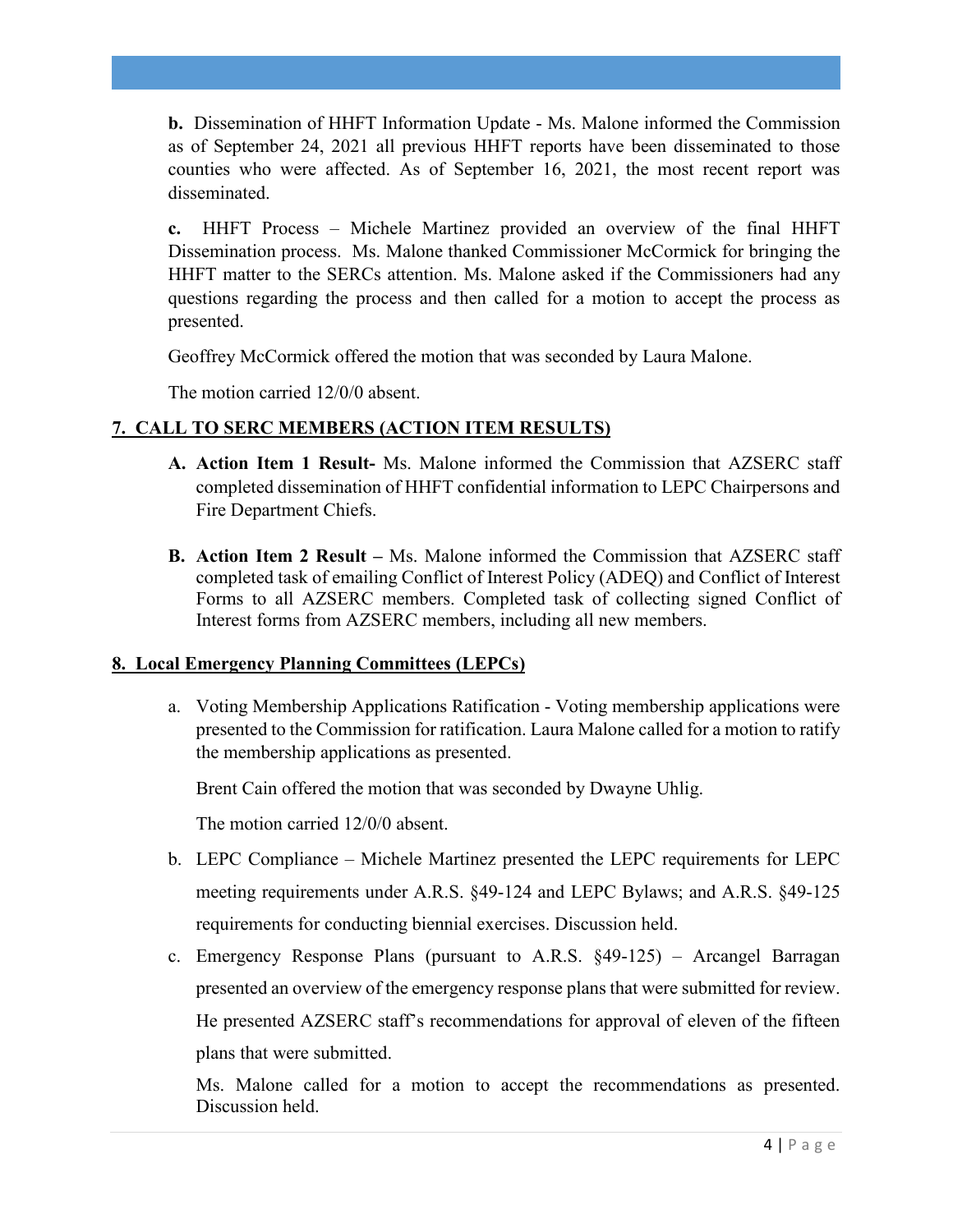Cheryl Bowen Kennedy offered the motion that was seconded by Geoffrey McCormick.

The motion carried 12/0/0 absent.

d. LEPC Bylaws – Michele Martinez presented information regarding status of recommendations made by staff to LEPCs regarding their Bylaws. Nine were returned for updates, four had no changes and two did not submit. Discussion held.

#### **9**. **Hazardous Materials Emergency Preparedness (HMEP)**

- a. Status FY2021/FY2022 Michele Martinez informed the Commission September  $30<sup>th</sup>$ will conclude the second year of the Hazardous Materials Emergency Preparedness (HMEP) grant. The third and final year of the grant will begin on October 1, 2021. The grant award anticipated is \$353,350. Award letters will be sent to recipients on October 1.
- b. Regional Commodity Flow Study for SR 260 Update Michele Martinez informed the Commission ADEQ completed a regional hazardous materials commodity flow study for Northern Arizona for SR 260 that included participation from five counties and one tribe (Apache, Coconino, Gila, Navajo, Yavapai and White Mountain Apache). The total cost of the study was \$88,515 using HMEP funds. The project began February 2021 and was completed July 2021. Discussion held.
- c. Regional Commodity Flow Study for Southern Arizona Update Michele Martinez informed the Commission ADEQ started a second regional hazardous materials commodity flow study for Southern Arizona with thirteen monitoring sites that included participation from three counties and two tribes (Cochise, Pima, Santa Cruz, Pascua Yaqui Tribe and Tohono O'odham Nation.) The project began in July 2021. Monitoring of all sites concluded in September 2021, the final report is projected to be completed in January 2022. The cost associated with this project is \$153,710 using HMEP funds. Discussion held.

### **10. Emergency Response Fund (ERF)**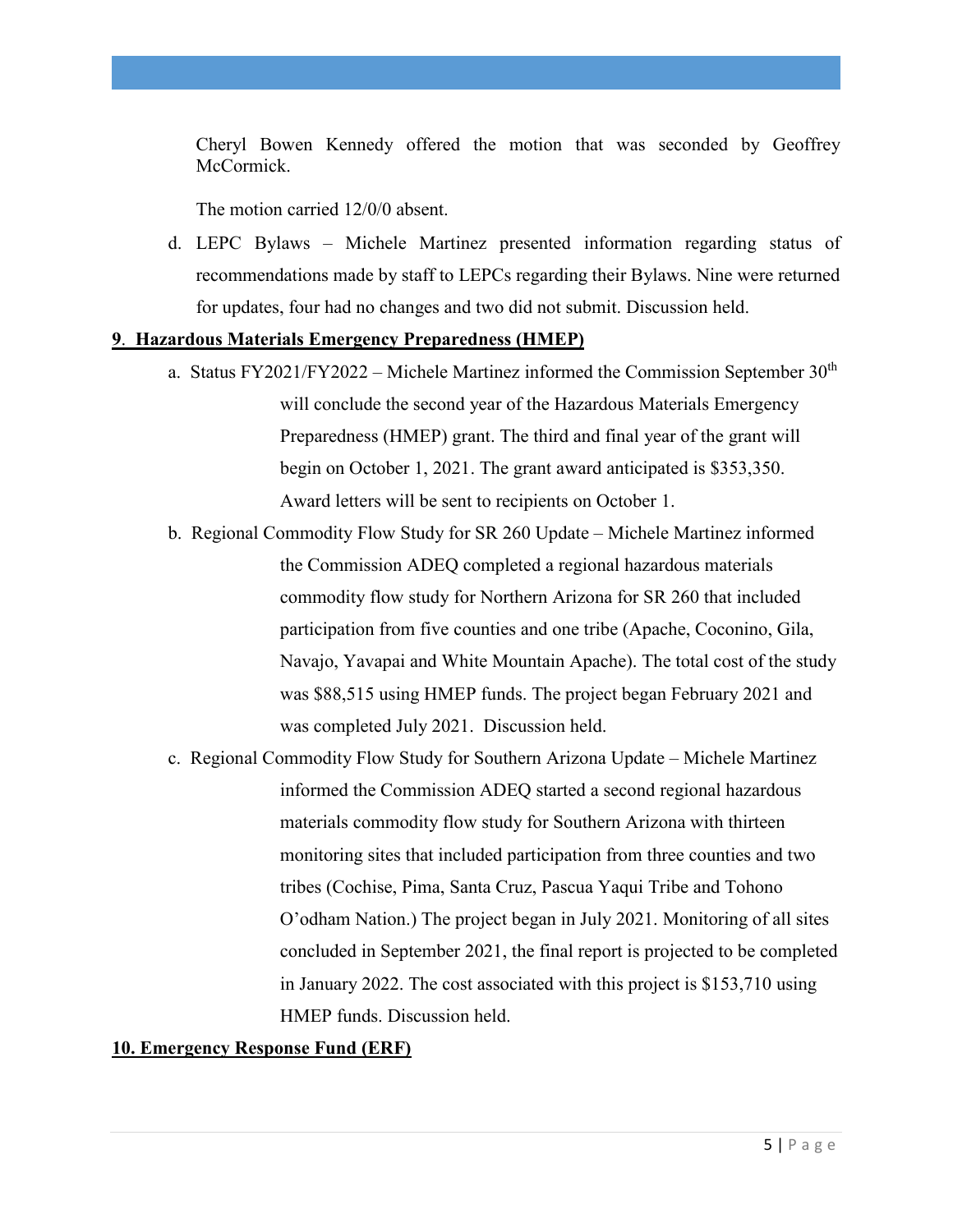Arcangel Barragan provided information regarding the results of the participation in the ERF program for FY 2022. Participation in the program increased by 54% due to an increase in outreach by the ERU staff.

#### **11. Tier II**

Arcangel Barragan provided information on enhancements for the Tier II system.

#### **12. Action Item Review**

Action Item 1 – AZSERC staff to contact LEPCs and offer any assistance if necessary to ensure compliance with biennial exercise requirements.

Action Item 2 – AZSERC staff to send a calendar invitation to AZSERC Members for the LEPC Workshop scheduled for 10/27/2021.

Action Item 3 – AZSERC staff to send Emergency Response Plan forms with recommendations to AZSERC members.

Action Item 4 – AZSERC staff to prepare options for AZSERC members regarding LEPCs who are not in compliance with A.R.S. Title 49. To be sent to Commissioners prior to the next AZSERC meeting for their review.

Action Item 5 – AZSERC staff to send a copy of the SR260 commodity flow study to Commissioner Cain.

#### **11. Future Agenda Items**

 **LEPC Compliance -** Options for Commissioners to address non-compliance concerns.

Additional items for the agenda may be emailed to Michele Martinez at martinez.michele@azdeq.gov.

### **11. CALL TO THE PUBLIC**

None.

Laura Malone announced the LEPC Workshop scheduled for 10/27/2021. AZSERC members will receive a calendar invite.

### **12. PROPOSED DATE AND TIME OF NEXT MEETING**

Tuesday, February 22, 2022 1:30 p.m. – 3:30 p.m.

## **13. ADJOURNMENT**